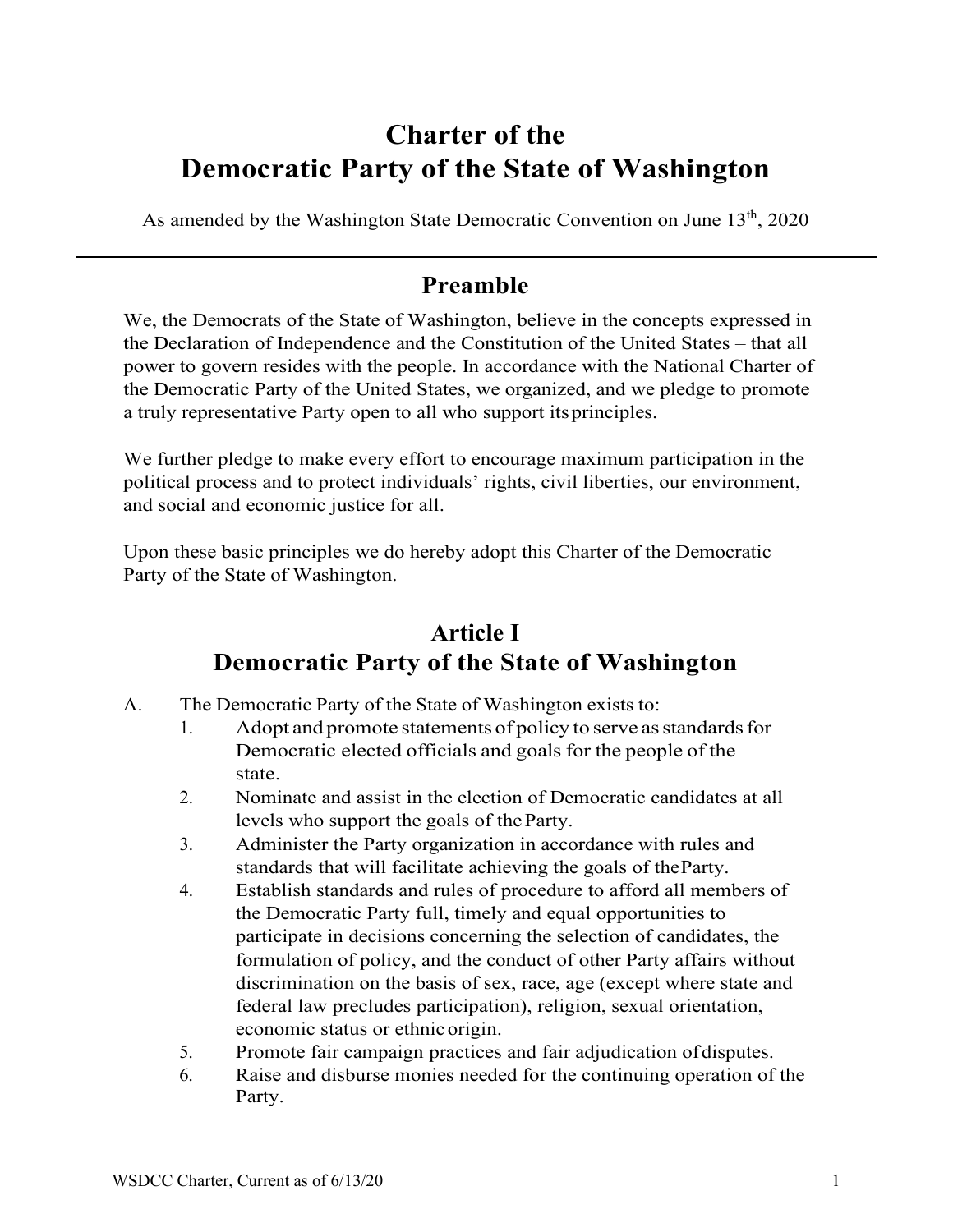- 7. Work with the elected Democratic public officials at all levels to achieve the goals of the Democratic Party.
- 8. Encourage and support codes of political ethics governing all public officials inthe conduct of their offices.
- 9. Encourage voter registration andvoting.
- B. The Democratic Party of the State of Washington shall be composed of:
	- 1. Democratic precinct committee officers.
	- 2. Elected Democratic officials.
	- 3. Members of Democratic county, legislative district, congressional district andstate Party organizations.
	- 4. All residents of the State of Washington who are willing to support the principles and goals of the Democratic Party as expressed in the Charter and wish to be known as Democrats.
	- 5. Members of those Democratic organizations that are recognized or chartered by the state central committee.

## **Article II State Democratic Convention**

- A. The State Convention is the highest authority of the Democratic Party of the State of Washington, subject to the provisions of thisCharter.
- B. The purpose of the convention shall be to adopt a state Party platform and to perform such functions as are inherent to such anorganization.
- C. The State Convention shall be called by the state central committee once every two (2) years.
- D. The State Convention shall adopt its ownrules.

### **Article III Washington State Democratic Central Committee**

- A. The Washington State Democratic Central Committee, also called the state central committee ("SCC"), shall be the governing body of the Democratic Party of the State of Washington.
	- B. Members. The SCC shall consist of two state committee members of differing genders elected by each county central committee and by each legislative district. Members shall be elected to terms of two (2) years. They shall have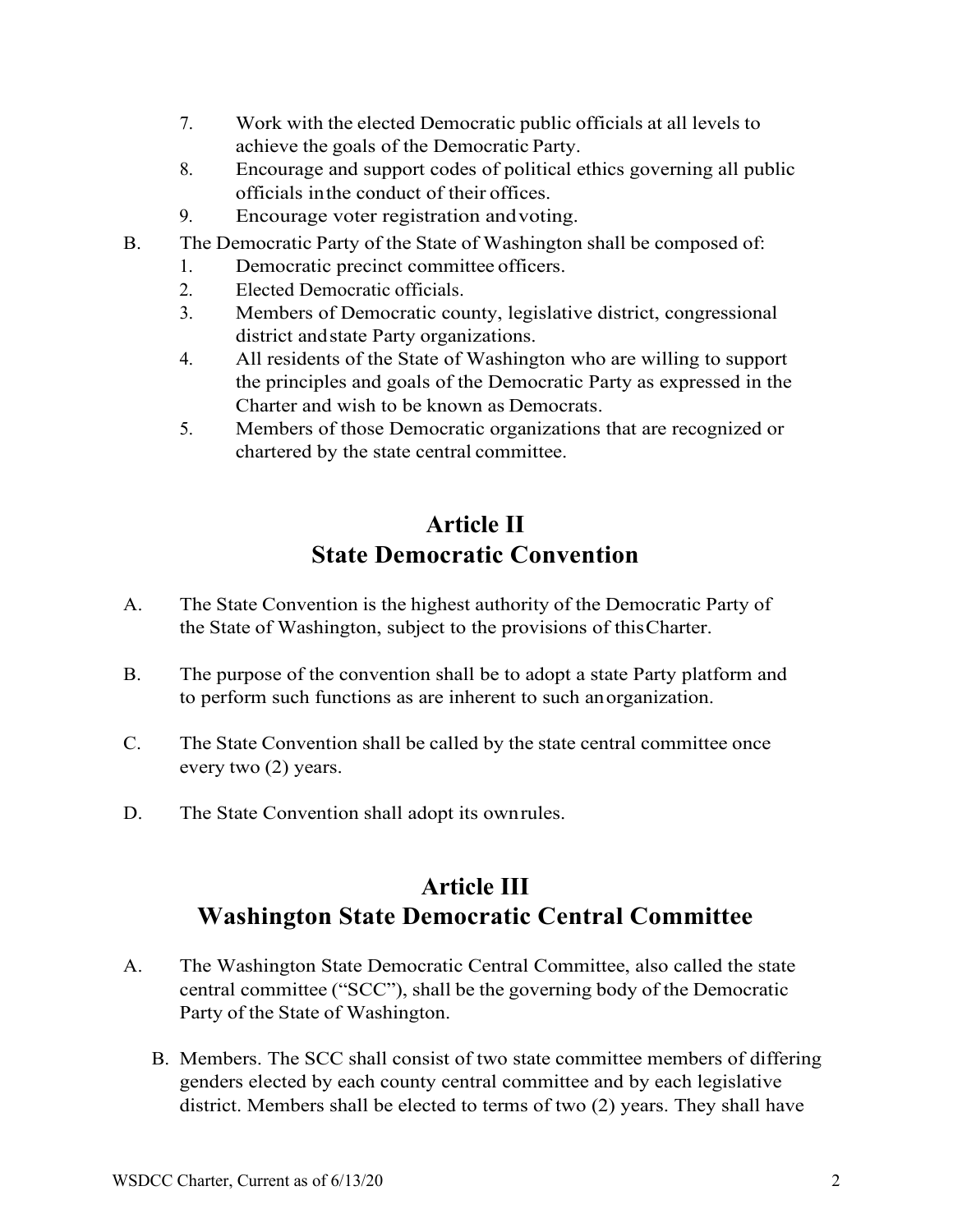an equal voice and vote. The gender of committee members shall be presumed to remain the same for all purposes and in all party proceedings during their terms. In the event that a county central committee or a legislative district organization fails to elect such a representative, the chair (or the chair's designee) shall be the representative on theSCC.

- C. Special Members. In addition, the SCC shall have Special Members. Except in the election of officers and on the adoption or amendment of charter or Bylaws, Special Members shall have equal voice and vote as other members in affairs of the SCC when in personal attendance. Special Members have no proxy. The Special Members of the SCC shall be:
	- 1. The National Committee members elected from the State of Washington.
	- 2. The Governor of the State of Washington if the Governor is a Democrat.
	- 3. United States Senators from the State of Washington if Democrats.
	- 4. United States Representatives from the State of Washington if Democrats.
	- 5. The Leader of the Washington State Senate Democratic Caucus.
	- 6. The Leader of the Washington State House of Representatives Democratic Caucus.
	- 7. A representative of the Young Democrats of Washington.
	- 8. A representative of the Washington State Federation of Democratic Women.
	- 9. Elected officers of the SCC.
	- 10. The Chair of the Organization of County and District Chairs. In the case of the Chair of the Organization of County and District Chairs, the Vice Chair of that organization may serve as the Chair's alternate withvote.
	- 11. A representative of the constituency caucuses selected pursuant to the Bylaws adopted by the SCC.
- D. Organizational meeting. The SCC shall hold its organization meeting in the first quarter of each odd-numbered year, following legislative district and county organizational meetings. The outgoingChair oftheDemocratic Party of the State of Washington shall issue the call to the organizational meeting. In the absence of such a call, any ten  $(10)$  members of the SCC may call and convene the organizational meeting. Timely notice shall be sent to all members. At its organizational meeting, the SCC shall elect a chair who shall be known as the Chair of the Democratic Party of the State of Washington (and also called the "state chair"). At this meeting, the SCC shall also elect a vice chair and such other officers specified in the Bylaws, or in the rules of the SCC.
- E. Meetings, officers, finances
	- 1. The SCC shall hold at least three (3) meetings per year, one of which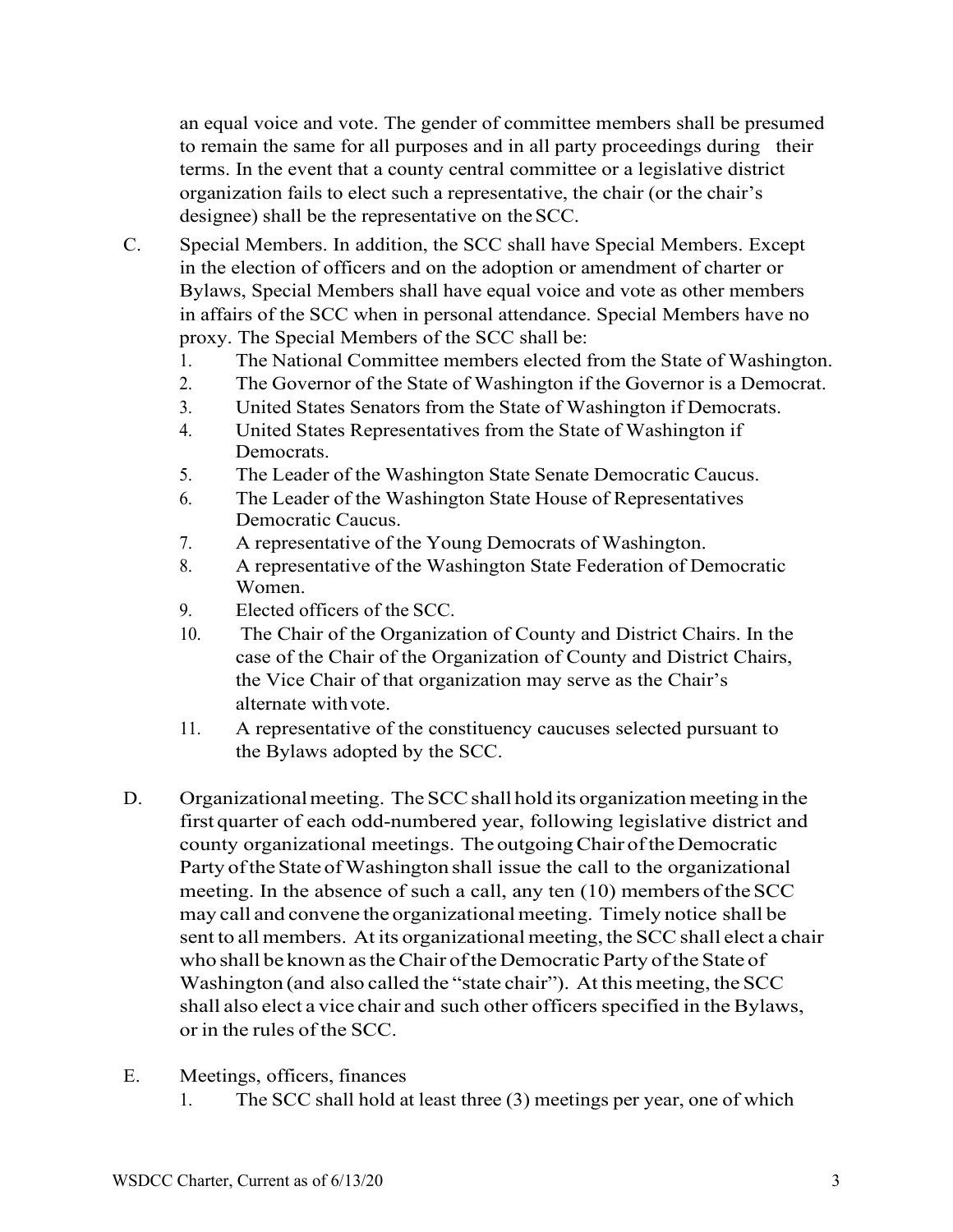can be the State Convention.

- 2. The officers of the SCC need not be members of the committee. Officers of the outgoing SCC, unless otherwise qualified, shall not vote in the election ofnew officers.
- 3. The National Committeemen and Committeewomen shall be elected by the SCC for terms of four (4) years during each Presidential election year.
- 4. The SCC shall be the sole Party organization authorized to collect and disburse funds on behalf of the Democratic Party of the State of Washington, except as otherwise authorized by the State Convention. It shall report the financial conditions of the Party at each State Convention as well as the political activities of the state Party since the previous StateConvention.

### **Article IV Statutory State Committee**

- A. The statutory state committee shall be organized according to state law (RCW 29.42.020).
- B. It shall perform only those duties explicitly specified by RCW 29.42.020 (1) through (4). The statutory state committee shall adopt bylaws which shall delegate those duties to the SCC which shall provide that the Chair of the Democratic Party of the State of Washington shall be the chair of the statutory state committee and that the Vice Chair elected by the SCC shall be the vice chair of the statutory state committee.
- C. The statutory state committee shall be subject to the overriding Party authority of this Charter, the State Convention, and of theSCC.

### **Article V OtherOrganizationsorElected Officials Authorized to Function Continuously**

- A. General.
	- 1. These organizations and officials, along with the SCC, are authorized by state statute, charter or custom to function continuously; they are not directly involved in selecting delegates. All such organizations shall be constituted and shall conduct business according to this Charter and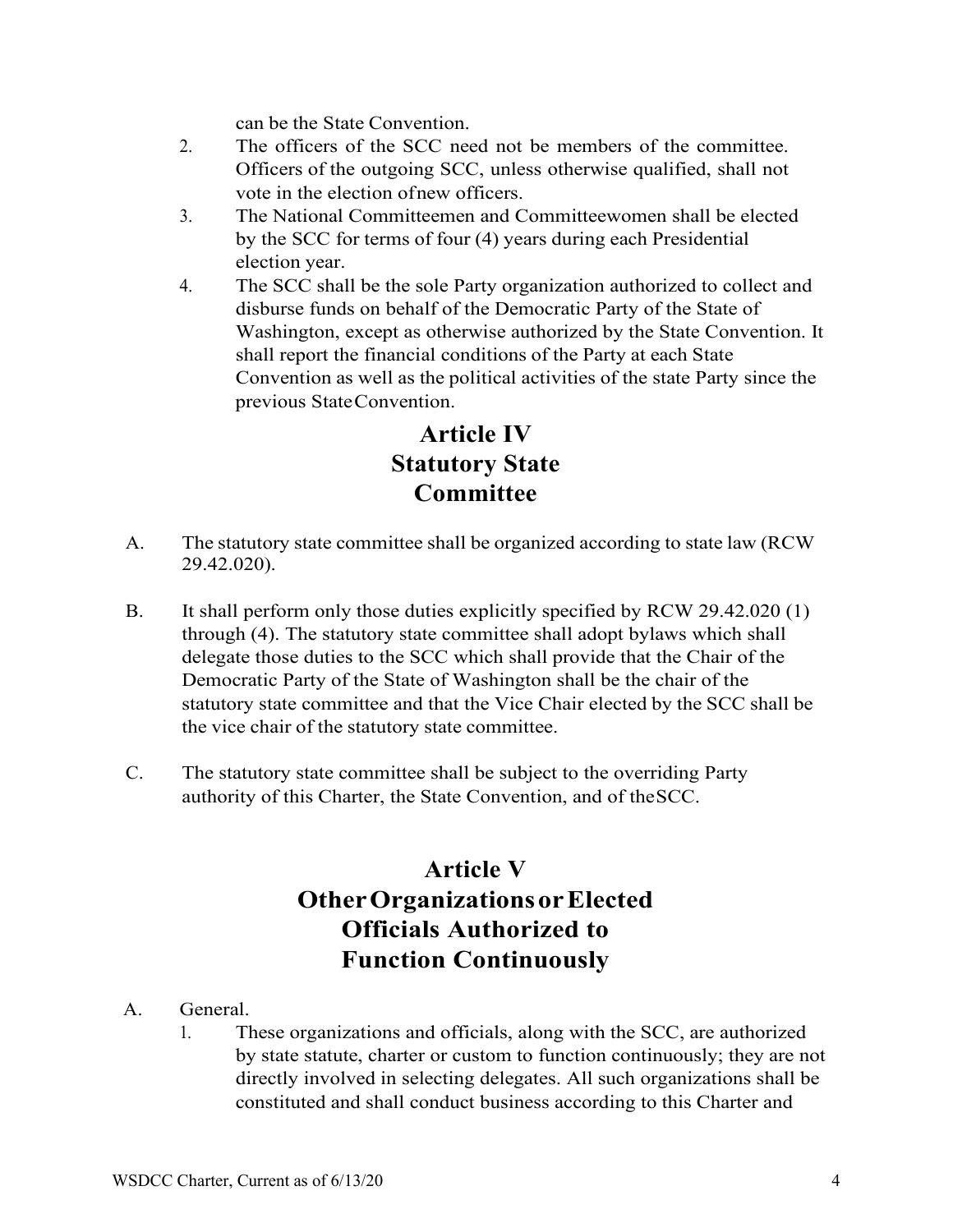other provisions adopted pursuant to the authority of this Charter. State laws relating to Party operations shall be observed unless in conflict with this Charter and other provisions adopted pursuant to this Charter.

- B. Precinct Committee Officers
	- 1. Precinct committee officers shall be elected, appointed or recalled according to state law, this Charter and other provisions adopted pursuant to the authority of this Charter.
	- 2. Vacancies in the office of precinct committee officer that exist because of failure to elect at state general election shall not be filled until after the reorganization of the county central committee and/or legislative district organization.
	- 3. Vacancies that occur in this office by reason of death, resignation, permanent change of residence, change of voter registration from the precinct, recall of the incumbent, or failure to elect, shall be filled by appointment according to a procedure that affords every Democrat registered to vote in the precinct fair and equal opportunity.
- C. Legislative District Organization
	- 1. The legislative district organization shall be the governing body of the legislative district Democratic Party and shall have the responsibility for conducting Party affairs at the legislative district level. It shall be composed of all elected and appointed precinct committee officers.
	- 2. Each legislative district organization shall be organized according to state law, the Charter and Bylaws of the Democratic Party of the State of Washington, and other provisions adopted pursuant to the authority of theCharter.
- D. County Central Committee
	- 1. The county central committee shall be the governing body of the county Democratic Party and shall have the responsibility for conducting Party affairs at the county level. It shall be composed of all elected and appointed precinct committee officers.
	- 2. Each county central committee shall be organized according to state law, the Charter and Bylaws of the Democratic Party of the State of Washington, andother provisions adopted pursuant to the authority of theCharter.
	- 3. In counties with legislative district organizations, the county central committee may establish a county executive board. Such a board shall be fairly apportioned.
- E. Congressional District Organizations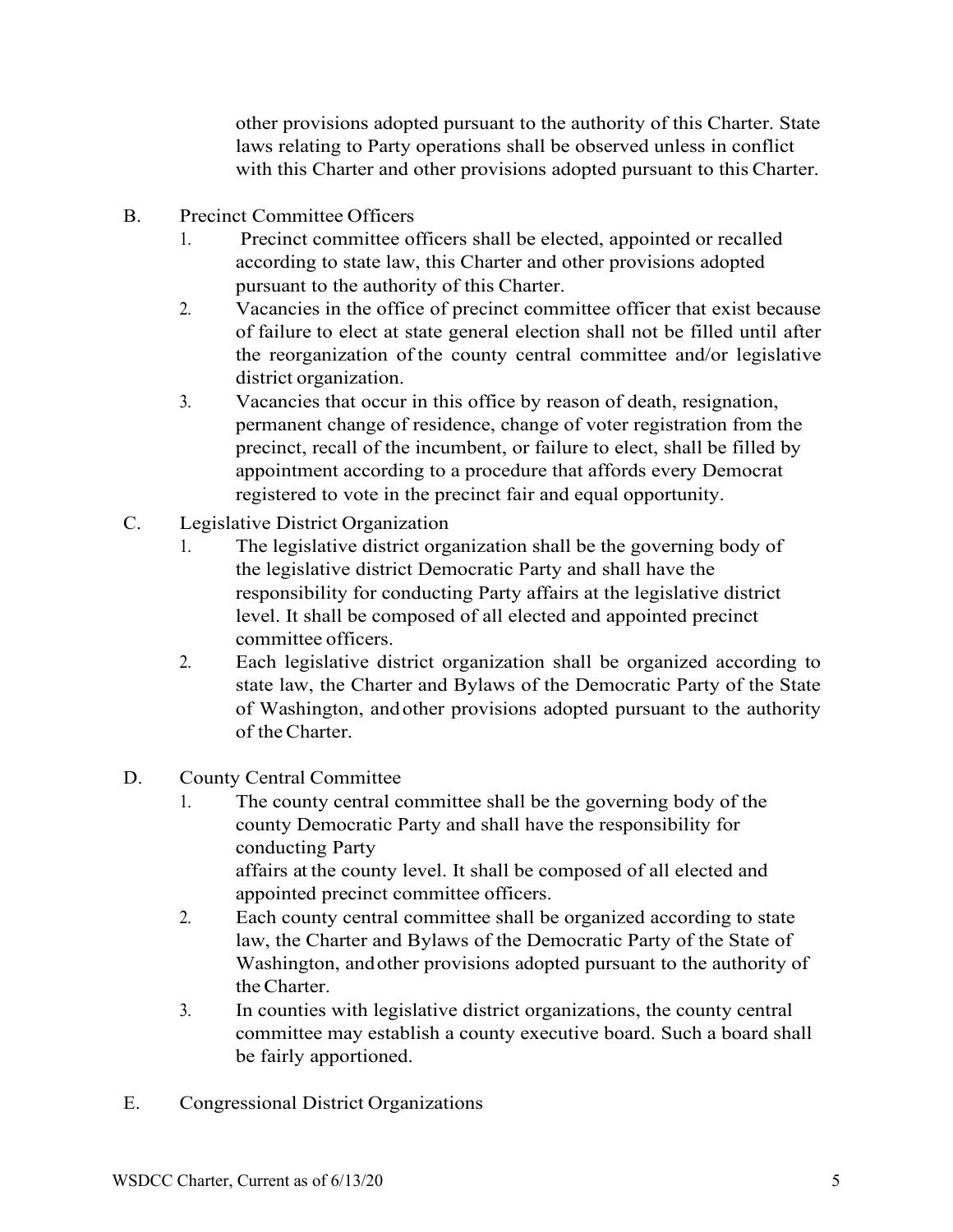- 1. Any congressional district may organize for purposes consistent with this Charter.
- F. Constituency Caucuses
	- 1. The SCC may by two-thirds vote establish, or revoke the establishment of, involvement caucuses or councils consisting of Democrats sharing an immutable trait or common interest to advise it on matters of concern to particular communities.
	- 2. Each such group shall be organized and operate according to standing rules adopted by the SCC, which rules may authorize any such group to elect its own leadership and adopt its own bylaws provided such bylaws are not inconsistent with the Charter or Bylaws of the Democratic Party of the State of Washington, rules adopted by the SCC or other provisions adopted pursuant to the authority of this Charter.

#### **Article VI Party Organization Convened Periodically**

- A. General
	- 1. All periodic organizations are part of the party organizationprocess.
	- 2. In addition to the selection of delegates, caucuses and conventions, except congressional district caucuses, may adopt platforms and resolutions as desired, and perform other functions inherent in such an organization.
	- 3. The national and state platforms and resolutions shall serve as the policy standards for the state Democratic Party. The national, state, county and legislative district platforms and resolutions shall serve as policy standards for the county and legislative district Democratic Partyorganizations.
	- 4. Caucuses and conventions shall meet in even-numbered years pursuant to Rules adopted by the SCC and upon Call issued by the State Chair.
- B. Delegate Selection Rules
	- 1. Delegate selection rules adopted by the SCC shall govern the precinct, legislative district and congressional district caucuses, and county and State Conventions.
	- 2. Delegate selection rules adopted by any Democratic Party organizations shall conform to this Charter and the Charter, Bylaws and Delegate Selection Rules of the Democratic Party of the United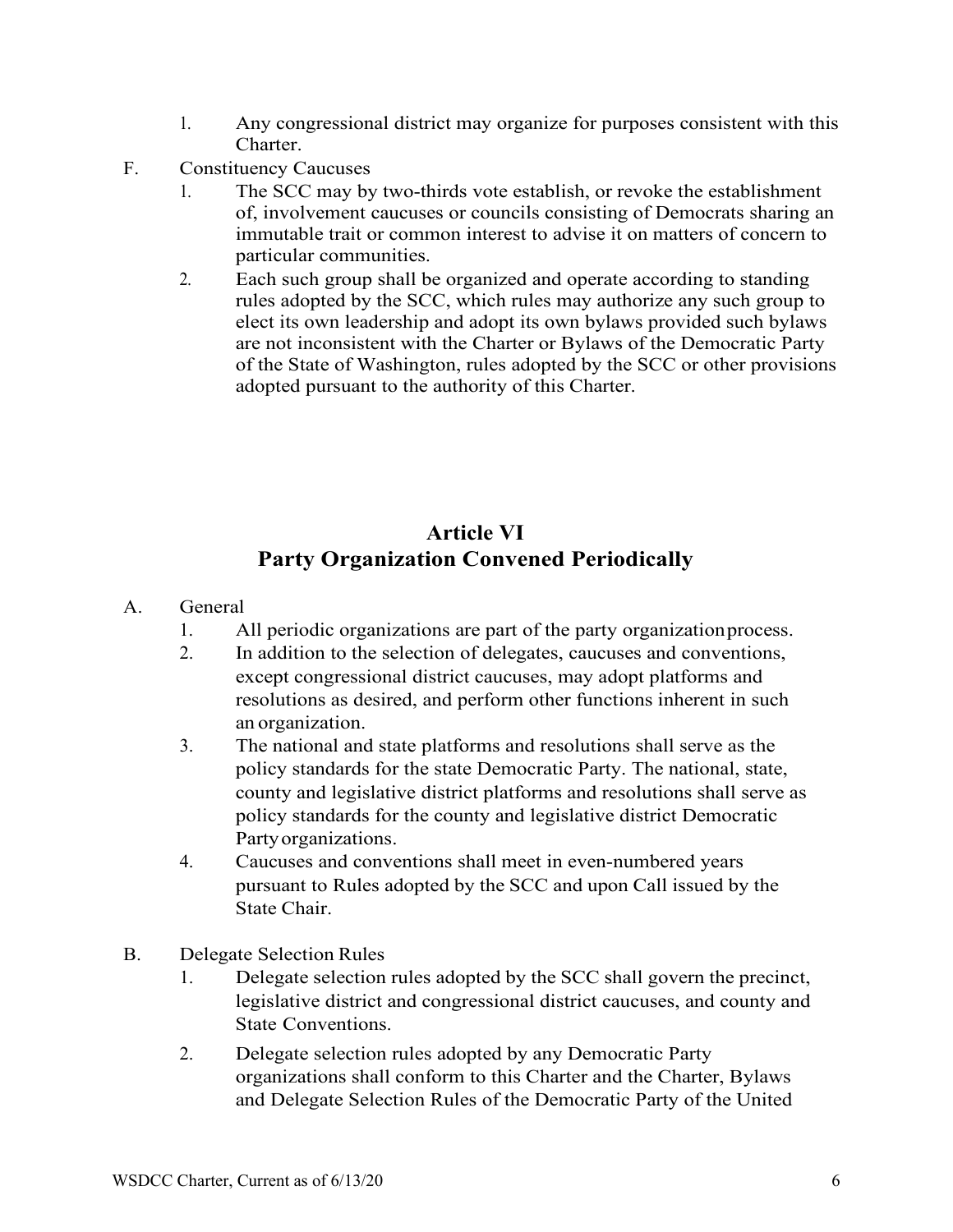States. State laws relating to the selection of delegates to the National Convention shall be observed unless in conflict with the National or State Charters or other provisions adopted pursuant to those Charters.

- 3. Any Democrat has the right to challenge any delegate or alternate to the county and State Conventions or to the legislative and congressional district caucuses in accordance with the rules. No challenged delegate may vote on any matter pertaining to his or her ownchallenge.
- C. Precinct Caucuses
	- 1. Precinct caucuses shall elect delegates to the county convention and/or legislative district caucuses in years in which caucuses areheld.
	- 2. There shall be no registration fee or collection of money before or during a caucus, except that voluntary contributions may be solicited orcollected.
- D. Legislative District Caucuses
	- 1. The legislative district caucus shall elect delegates to the State Convention. The same delegates shall also attend the appropriate congressional district caucus, if applicable.
	- 2. The legislative district caucuses shall be composed of delegates elected at the precinct caucuses, or if no precinct caucuses are held in the same year and the legislative district caucuses will be used to determine allocation of National Convention Delegates among presidential candidates, shall be open to all registered voters and those who will attain the age of 18 prior to the next general election and who reside in the legislative district and who wish to be publicly known as Democrats.
- E. County Conventions
	- 1. The county convention shall be composed of delegates elected at the precinct caucuses in years in which precinct caucuses are scheduled. The county convention shall otherwise be open to all registered voters and those who will attain the age of 18 prior to the next general election and who reside in the county and who wish to be publicly known asDemocrats.
	- 2. The county convention shall adopt a county platform and elect delegates to the congressional district caucus and State Convention if delegates are to be elected at the county convention.
- F. Congressional District Caucus
	- 1. The congressional district caucus shall elect the maximum number of National Convention delegates permitted by National Delegate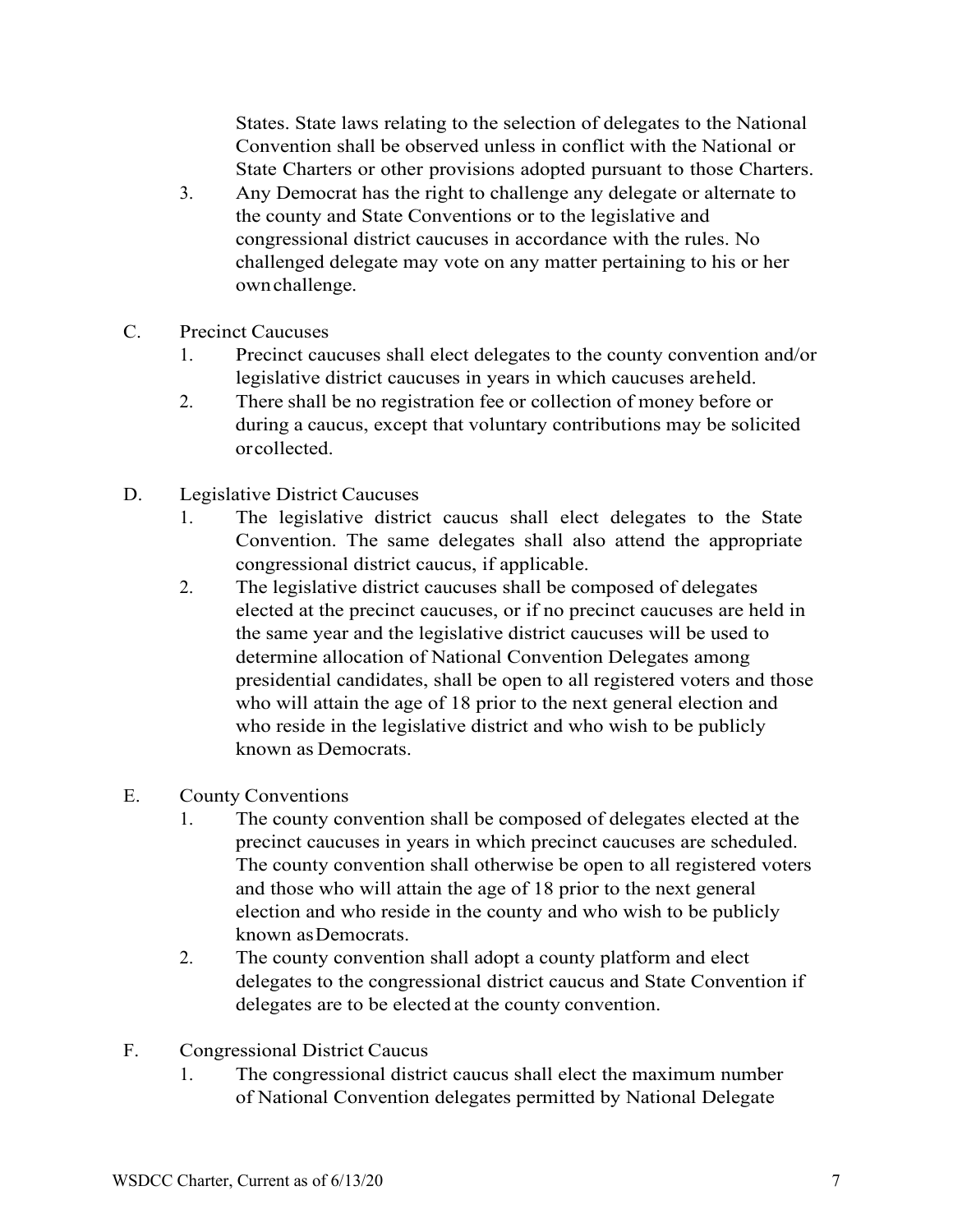SelectionRules.

2. Congressional district caucuses shall be composed of delegates to theState Convention.

# **Article VII Basic Principles**

A. Open Party

- 1. The Democratic Party of the State of Washington shall be open to all who support the Party and wish to be known as Democrats.
- 2. All members of the Party shall enjoy equal rights, protections and opportunities in all governing documents and in all proceedings of the Party at alllevels.
- 3. Discrimination on the basis of sex, race, age (except state and federal law precludes participation), religion, sexual orientation, economic status or ethnic origin is prohibited in the conduct of Party affairs at all levels.
- 4. To the greatest extent possible all representatives shall be chosen fromelected members.
- 5. The time, the place, and a description of the legal and practical procedures of all delegate selection and policy making or governance meetings shall be publicized fully and in a manner to assure timely notice to all interested persons.
- B. Full Participation
	- 1. The Democratic Party of the State of Washington reaches out and seeks to bring all people and ideas into its affairs.
	- 2. In order to encourage full participation by all Democrats of the State of Washington, with particular concern for minority groups, in the delegate selection process and in all Party affairs, the state and county Democratic Party organizations shall adopt and implement affirmative action programs.
	- 3. Affirmative Action. Performance under an approved Washington State affirmative action program shall be considered relevant evidence in the challenge of any county delegation. If a county has adopted and implemented an approved and monitored state affirmative action program, the county and legislative district shall not be subject to challenges based solely on delegate composition. This goal shall not be accomplished either directly or indirectly by the imposition of mandatory quotas at any level of the selection process or in any Party affairs, as defined in the Bylaws.
- C. Fair Representation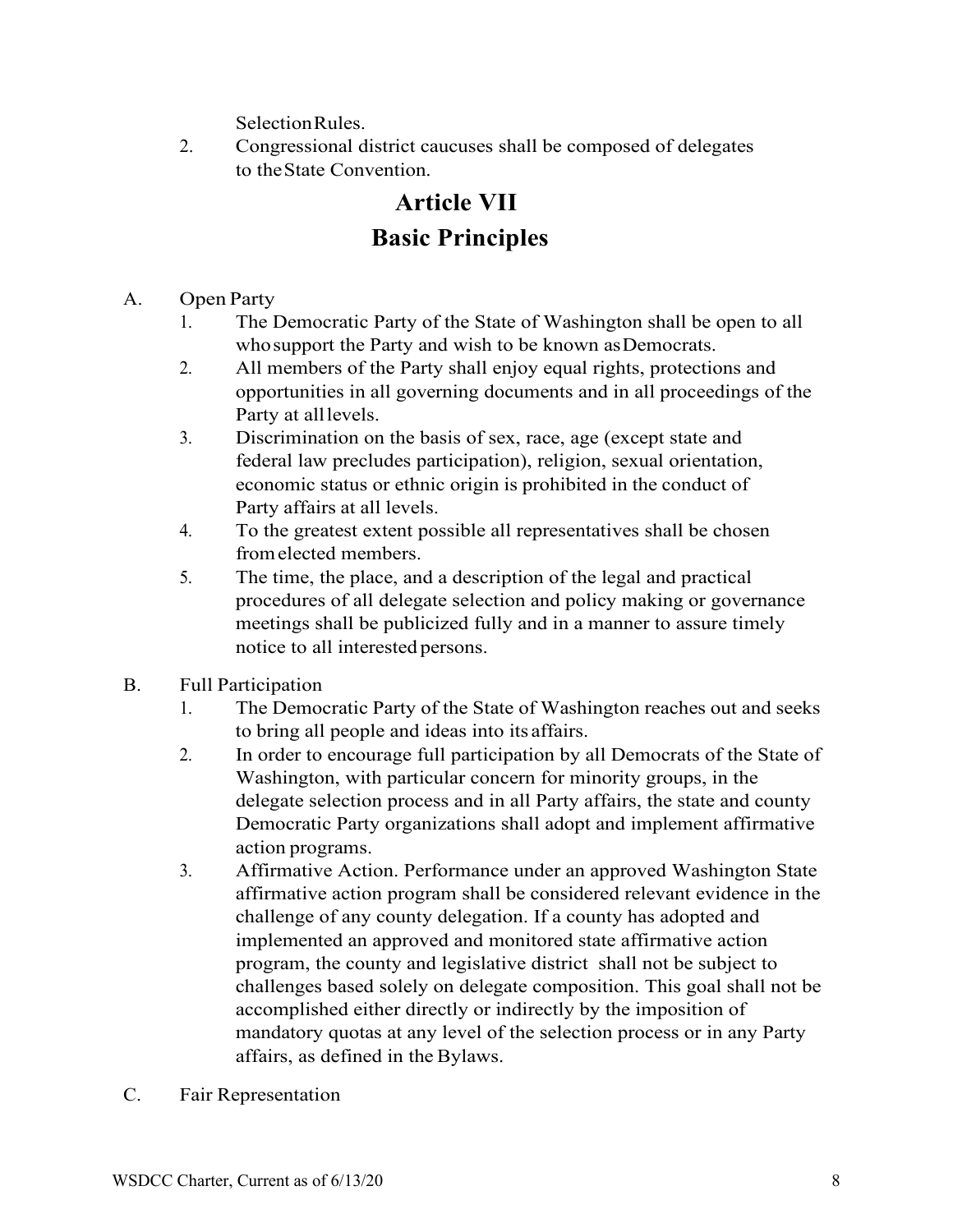- 1. In elections at all levels of the Party in which Party policy is determined or in which delegates, officers, other Party officials and nominees for public office are to be selected, procedures shall:
	- a. Provide full, equal, timely participation.
	- b. Assure fair, proportional representation of preference.
	- c. Prohibit the unit rule; not require delegates to vote as a majority determines.
	- d. Prohibit winner-take-all selections until the highest possible level of selection.
	- e. Not deny participation for failure to pay a cost, fee or poll tax.
	- f. Provide whenever possible for direct and not secondary elections.
- 2. All official State Party Conventions, committees, commissions, and like bodies, including delegations to the National Convention, shall be as equally divided as practicable between men and women (determined by gender self-identification), meaning that the variance between the number of men and the number of women selected for, appointed to or elected to any such body cannot exceed one (1) and there must be at least two gender classifications selected for, appointed to or elected to any such body; provided, however, that neither this requirement nor any requirement of any party-organization related statute, party bylaw, or rule requiring the election of a male and a female, may be interpreted to deny gender non-binary Democrats the opportunity to stand for and be elected or appointed to party office or position. For purposes of determining whether a body is equally divided, gender non- binaries shall not be counted as either a male or female and the remaining members of the body shall be as equally divided as practicable between men and women (determined by gender self-identification). For purposes of determining whether a requirement that a male and a female be selected is met it shall be sufficient that two people of different genders have been selected. Whenever the phrase "of the opposite sex" is used it shall be understood to mean "of a different gender."
- 3. The Democratic Party organization that is closest to the electorate and that encompasses the constituency of a public office shall select the nominees to fill a vacancy in that Party office.
- 4. Democratic nominees, candidates and delegates shall be selected by Democrats; provided that in furtherance of the Party's goal of bringing people and ideas into its affairs, the Bylaws of the Party may authorize the participation in the selection of nominees and candidates for public office of voters who do not wish to publicly become members of the Party."
- D. Majority Rule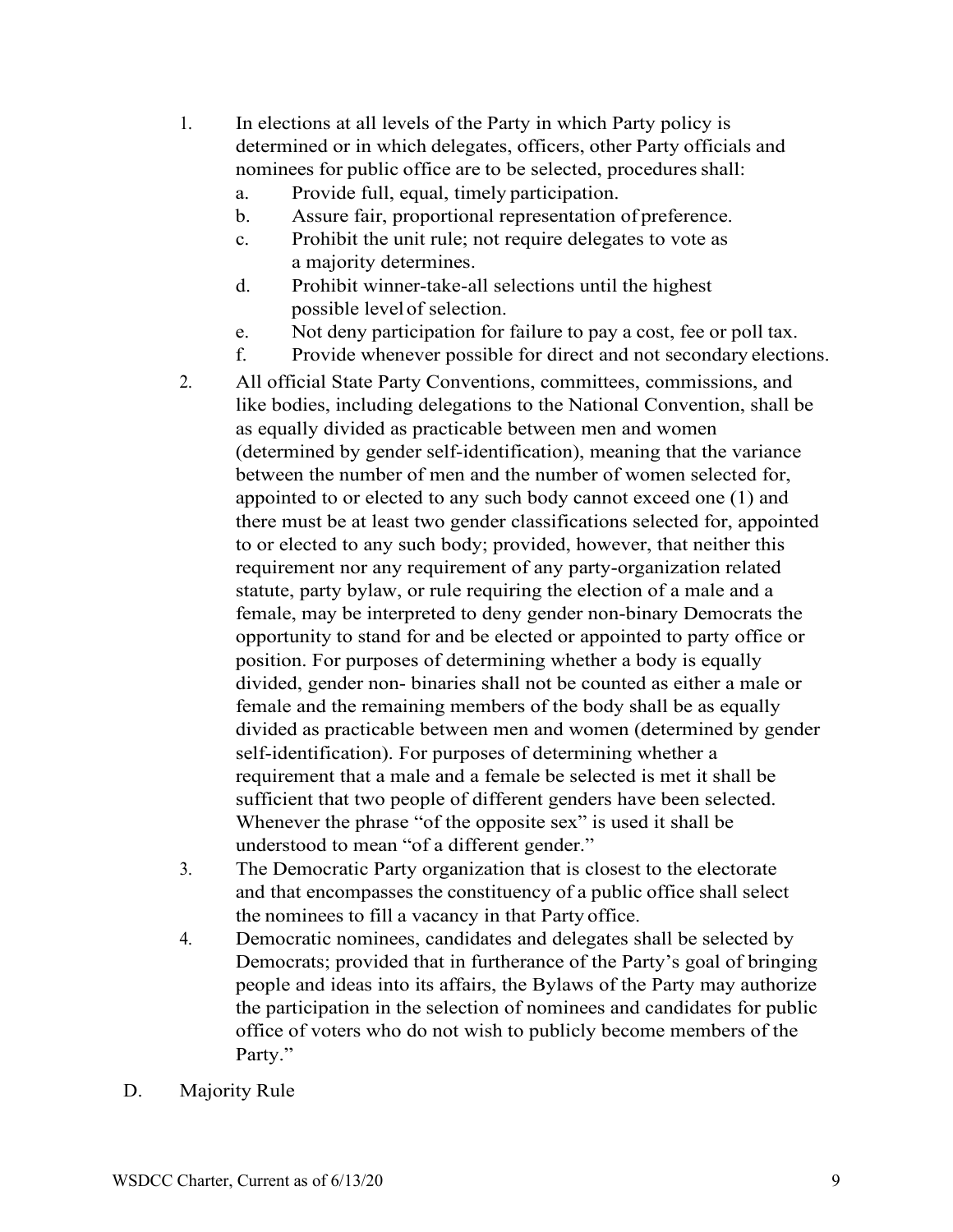- 1. Majority vote shall prevail in proceedings of this Party except when otherwise specified by statute, this Charter, bylaws or rules oforder.
- 2. Majority vote shall permit those in the majority to organize a body, but those in the majority shall respect rights of those in the minority and take care not to exclude them from the organization.
- 3. Minority reports shall be considered and published whenever they are supported by a substantial minority, as defined by the bylaws or other rules.
- E. Accountability
	- 1. Those elected as Democrats have the obligation to support the principles of the Democratic Party.
	- 2. The decisions and votes of a person holding a position of public trust should be a matter of public record.
- F. Election and Campaigns
	- 1. Each state, county and district Democratic Party organization is encouraged to:
		- a. Conduct candidate campaign workshops, which the SCC will arrange and start in March of every year, to instruct candidates campaigning as Democrats in that organization's jurisdiction on effective campaign
			- procedures and organization.
	- b. Adopt and publish a code of fair campaign practices to be recommended to all candidates campaigning as Democrats in that organization's jurisdiction.
		- c. Monitor campaign funding within that organization's jurisdiction.
		- d. Adopt written guidelines for endorsement of candidates and issues.
		- e. Take positive, provable steps to ensure that Democratic candidates campaigning within those organizations' jurisdictions endorse Democratic Party objectives as expressed in the platforms of those organizations and in this Charter.
- G. Ballot Procedures
	- 1. When individuals vote in public elections, secret ballots shall be used.
	- 2. When a person votes as an elected representative, open ballots shall be used. This provision does not apply to the election by precinct committee officers of organizational officers (e.g., chair, vice chair, secretary, treasurer, state committeepersons), provided that there is a mechanism to ensure the eligibility of those who cast ballots (e.g., a check-off list, sign-in-sheet, ballot receipts).
	- 3. Proxies may be used in accordance with the NationalCharter.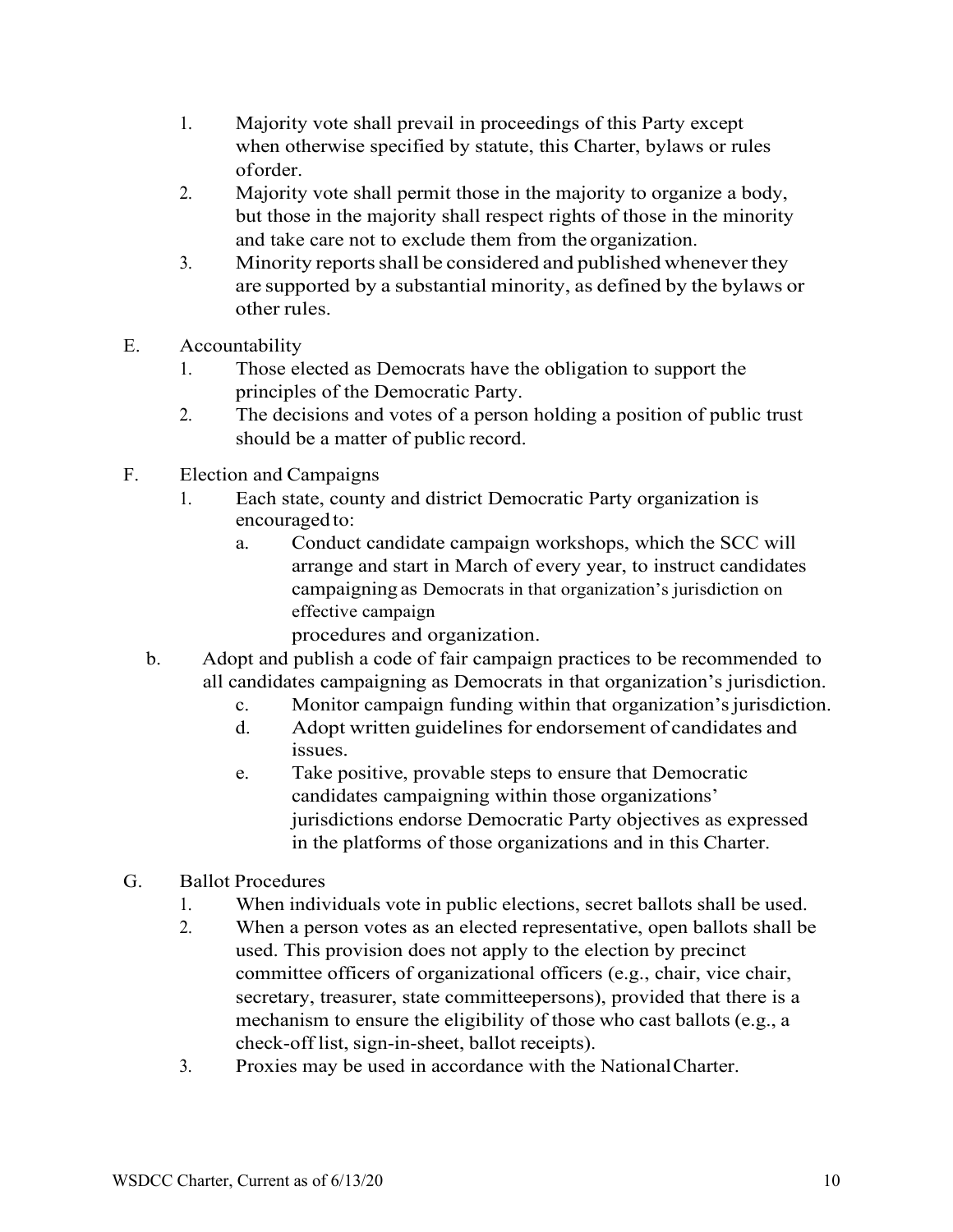#### **Article VIII General Provisions**

- A. This Charter is intended to conform to the Charter, Bylaws and Rules of the Democratic Party of the United States. If parts of this Charter are found to be in conflict with the National Charter or other provisions pursuant to the authority of the National Charter, the applicable National provision shall govern. State laws relating to Party operations shall be observed unless in conflict with this Charter or the National Charter or provisions adopted pursuant to the authority of either Charter. In the event of such conflict with state laws, the Democratic Party of the State of Washington shall take provable positive steps to bring such laws into conformity with such Party provisions.
- B. The SCC shall publish and maintain current copies of this Charter and make them available on request.
- C. In the event that public emergency or natural disaster makes in-person gatherings unlawful or impractical state and local Democratic organizations may transact their business in virtual meeting places or other alternatives to physical gatherings of members, whether or not expressly authorized to do so by their bylaws, subject to rules, if any, governing the conduct of such meetings that may be adopted by the SCC.

#### **Article IX Amendments, Bylaws and Rules**

- A. Charter Amendments
	- *1.* This Charter may be amended by affirmative vote of a majority of all the delegates to the State Convention. An amendment must be presented in writing to the state chair by an elected delegated to the State Convention at least thirty (30) days before the convention. The state chair shall then publish the full text of the proposed amendment in the call to the State Convention or in a mailing sent to all convention delegates no later then ten (10) days prior to the convention.
	- *2.* This Charter may also be amended by affirmative vote of two-thirds of the entire membership of the SCC. An amendment must be proposed in writing by a member of the SCC and be published in full in the notice of the meeting of the SCC sent to each member of the committee. An amendment adopted by the SCC shall be subject to ratification by the next State Convention if a written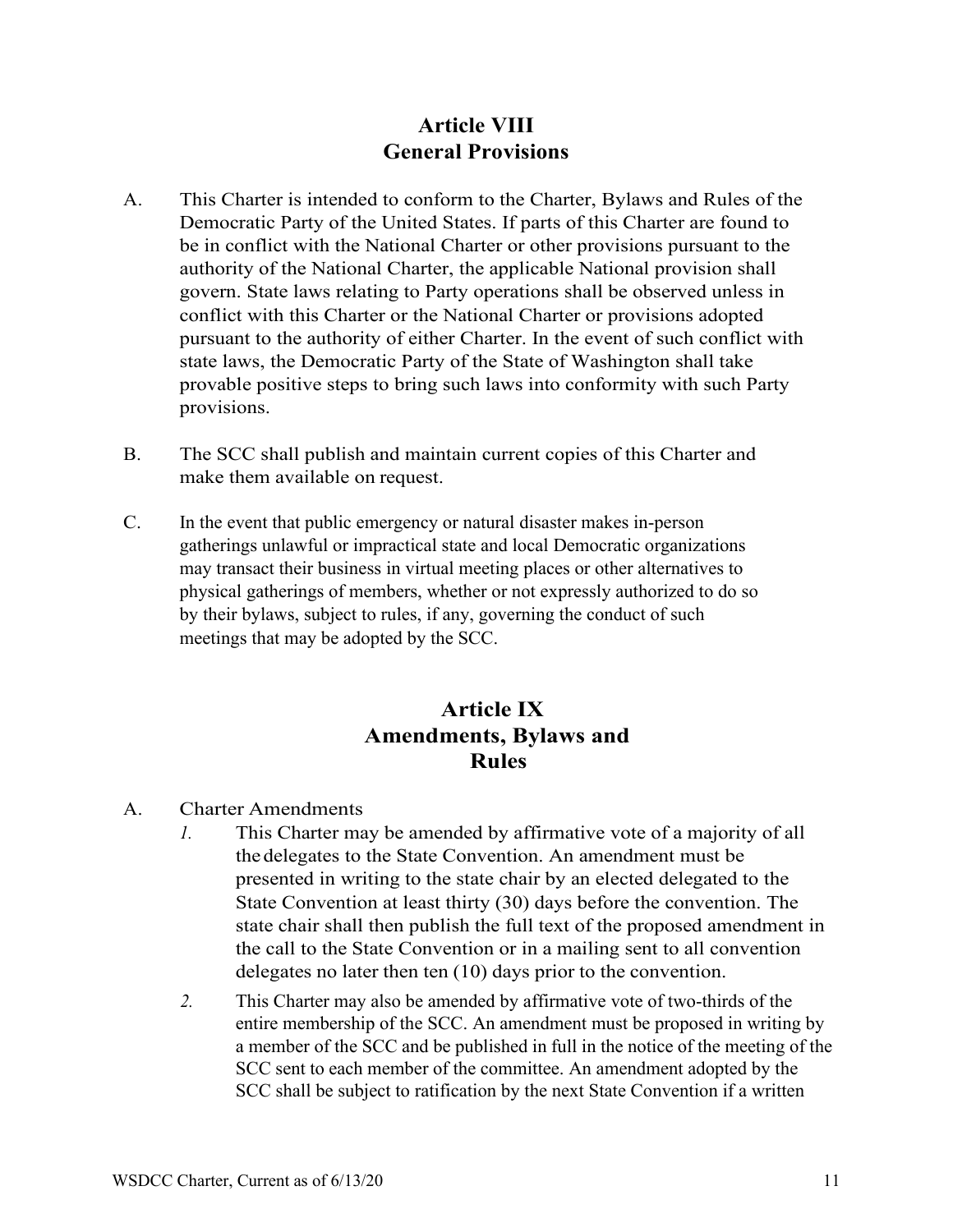request for ratification is presented in writing to the state chair by an elected delegate to the State Convention at least thirty (30) days before the convention.

- *3.* Newly adopted or amended provisions of this Charter shall take effect on the January 1st after they are adopted or ratified by the State Convention, except that the adopting resolution may specify that an amendment shall take effect immediately.
- *4.* Proposed Charter Amendments shall be reviewed by the Rules Committee of the

SCC or such other standing committee as the SCC shall designate in its Bylaws and such reviewing Committee by affirmative vote of twothirds of its members may, but shall not be required to, recommend to the State Convention or SCC, whichever is appropriate, that one of the following actions be taken: a) the proposed Amendment should be passed; b) the proposed Amendment should be amended as recommended by the reviewing Committee and then passed; or c) the proposed Amendment should be rejected. Absence of a recommendation from the reviewing Committee shall not prevent the State Convention or SCC, whichever is appropriate, from considering a timely submitted proposed Amendment. No amendment of a proposed Charter Amendment or division of the question may be considered by the State Convention or SCC except an amendment recommendedbythe reviewing Committee. If the reviewing Committee Determines that a proposed amendment encompassesmultiple issuesitmay treat each issue as a separate amendment with a separate recommendation and if it does so act then each issue identified by the reviewing committee shall be debated and voted upon separately by the State Convention or SCC, whichever is appropriate.

- B. Bylaws of the Democratic Party of WashingtonState
	- *1.* Proposed Bylaws Amendments shall be reviewed by the Rules Committee of the SCC or such other standing committee as the SCC shall designate in its Bylaws and such reviewing Committee by affirmative vote of a majority of its members may, but shall not be required to, recommend to the State Convention or SCC, whichever is appropriate, that one of the followingactions be taken: a) the proposed Amendment should be passed; b) the proposed Amendment should be amended as recommended by the reviewing Committee and then passed; or c) the proposed Amendment should be rejected. Absence of a recommendation from the reviewing Committee shall not prevent the State Convention or SCC, whichever is appropriate, from considering a timely submitted proposed Amendment. No amendment of a proposed Bylaws Amendment or division of the question may be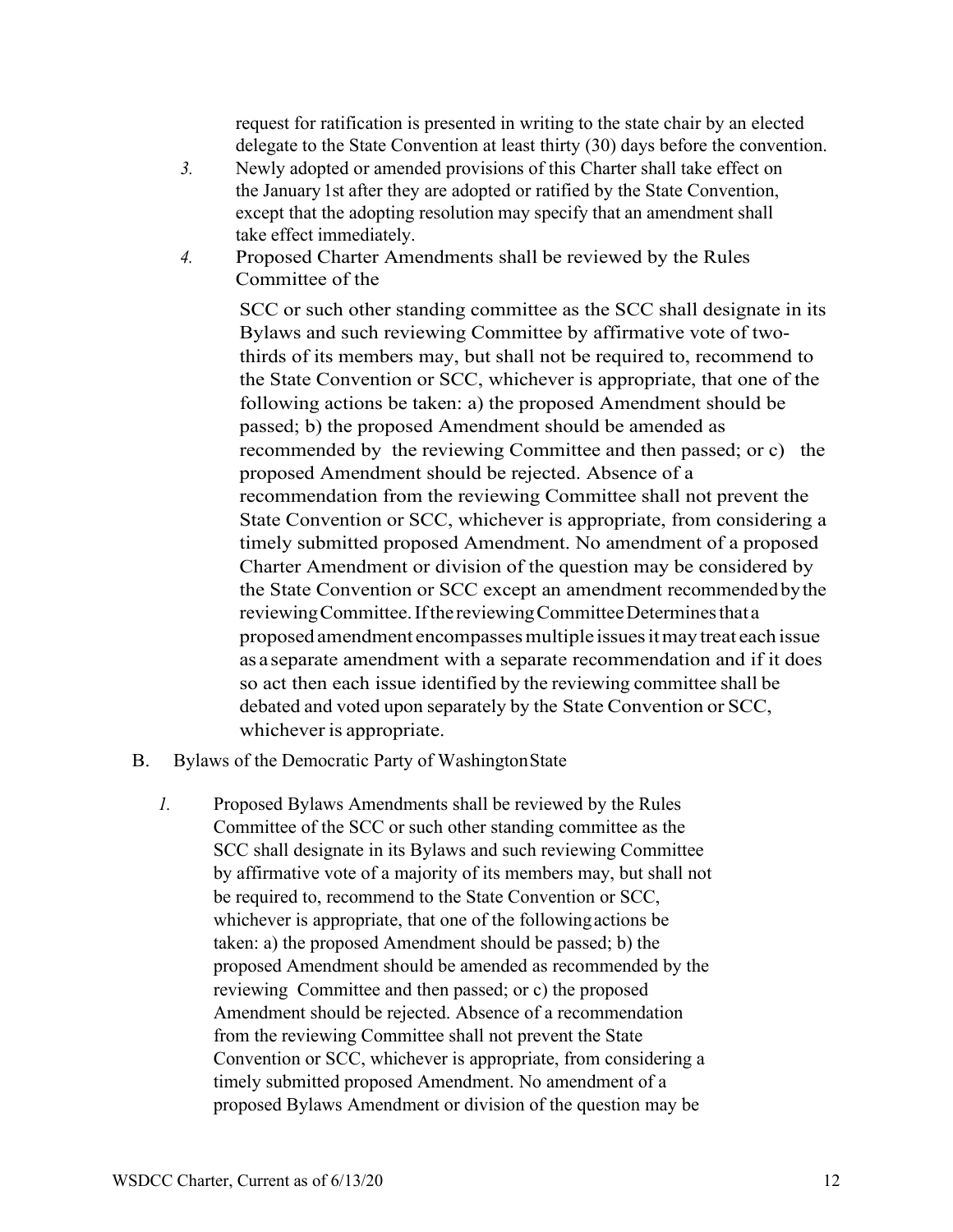considered by the State Convention or SCC except an amendment recommended by the reviewing Committee. If the reviewing Committee determines that a proposed amendment encompasses multiple issues it may treat each issue as a separate amendment with a separate recommendation and if it does so act then each issue identified by the reviewing Committee shall be debated and voted upon separately by the State Convention or SCC, whichever is appropriate.

- *2.* Bylaws may be adopted or amended by affirmative vote of a majority of delegates at the State Convention.
- *3.* Bylaws may also be adopted or amended by affirmative vote of a majority of the entire membership of the SCC.
- *4.* The SCC shall maintain copies of the current Bylaws of the Democratic Party of the State of Washington and shall make them available onrequest.
- *5.* Proposed Bylaws Amendments shall be reviewed by the Rules Committee of the SCC or such other standing committee as the SCC shall designate in its Bylaws and such reviewing Committee by affirmative vote of a majority of its members may, but shall not be required to, recommend to the State Convention or SCC, whichever is appropriate, that one of the following actions be taken: a) the proposed Amendment should be passed; b) the proposed Amendment should be amended as recommended by the reviewing Committee and then passed; or c) the proposed Amendment should be rejected. Absence of a recommendation from the reviewing Committee shall not prevent the State Convention or SCC, whichever is appropriate, from considering a timely submitted proposed Amendment. No amendment of a proposed Bylaws Amendment may be considered by the State Convention or SCC except an amendment recommended by the reviewing Committee.
- *6.* Newly adopted or amended provisions of the Bylaws of the Democratic Party of the State of Washington shall take effect on the December 1st after they are adopted or ratified by the State Convention, except that the adopting resolution may specify that an amendment shall take effectimmediately.
- C. Rules
	- *1.* Each official body of the Democratic Party of the State of Washington shall adopt its own written rules (including Bylaws, if applicable) for the conduct of its affairs. These rules shall be consistent with this Charter, the Charter of the Democratic Party of the United States, provisions adopted pursuant to the authority of either Charter, and the Bylaws